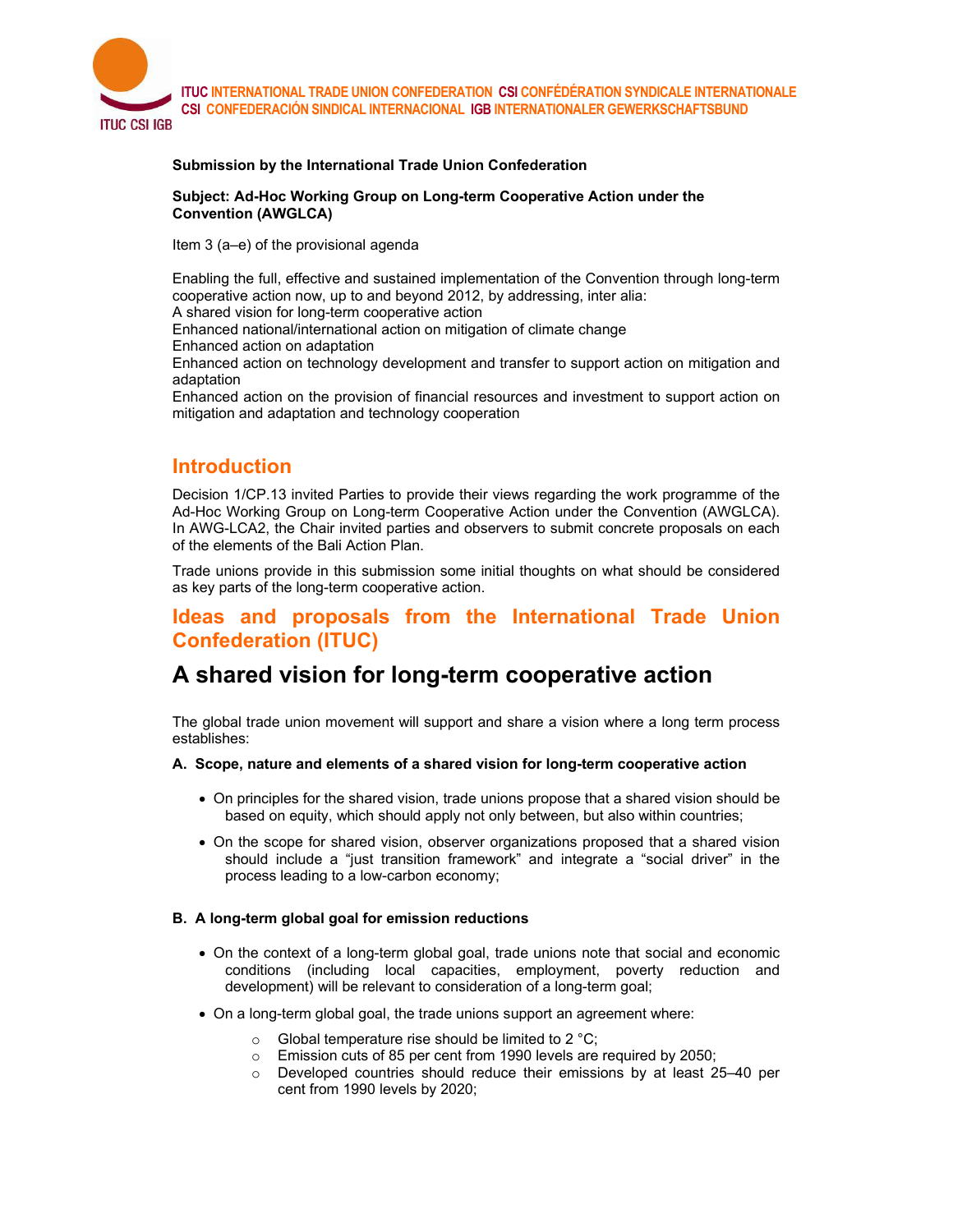## **Enhanced action on mitigation of climate change**

**A. Measurable, reportable and verifiable nationally appropriate mitigation commitments or actions, including quantified emission limitation and reduction objectives, by all developed country Parties, while ensuring the comparability of efforts among them, taking into account differences in their national circumstances.** 

- Trade unions consider the EU's commitment of a 30 per cent cut from the 1990 levels by 2020 as a benchmark for developed country commitments.
- The IPCC concludes that a reduction by developed countries of at least 25%-40% by 2020 below 1990 levels is necessary in order to attain the global 85% reduction by 2050. The ITUC recognises the urgency of taking action and supports these 2050 and 2020 targets. It also recognises that specific circumstances in developed countries may dictate targets that are more or less ambitious, provided that the net emission reduction of Annex I countries is within the targets advocated by the IPCC.

#### **B. Nationally appropriate mitigation actions by developing country Parties in the context of sustainable development, supported and enabled by technology, financing and capacity-building, in a measurable, reportable and verifiable manner**

Trade unions consider that what needs to be measured, reported and verified in relations to actions should include:

- An inclusive agreement consistent with the principle of "common but differentiated responsibilities";
- **F** resource and technology mobilization to enable developing countries, in particular major emitters, to achieve GHG emission reduction, stabilisation or agreed and controlled increases through a range of policies including targets on renewable energy, energy efficiency, clean coal technology and avoided deforestation, among others, while providing access to decent livelihoods for their citizens
- The sustainable development benefits and climate co-benefits of the mitigation actions, as well as costs of actions to be supported for pledged voluntary actions

#### **C. Policy approaches and positive incentives on issues relating to reducing emissions from deforestation and forest degradation in developing countries; and the role of conservation, sustainable management of forests and enhancement of forest carbon stocks in developing countries**

On the **context and objectives of policy approaches and positive incentives,** trade unions consider this should :

- ensure co-benefits in respect to poverty alleviation, decent job creation and rural development needs;
- Adress social implications and recognize and respect the rights and the roles of workers, rural communities and native and indigenous peoples, and ensuring full and effective participation by these peoples and communities in all stages of decisionmaking;
- Promote sustainable forest management and be consistent with long-term sustainable land management;

On positive incentives, trade unions consider important

 establishing minimum standards for benefit sharing, developed with full and effective participation of indigenous peoples, workers' organisations and local communities;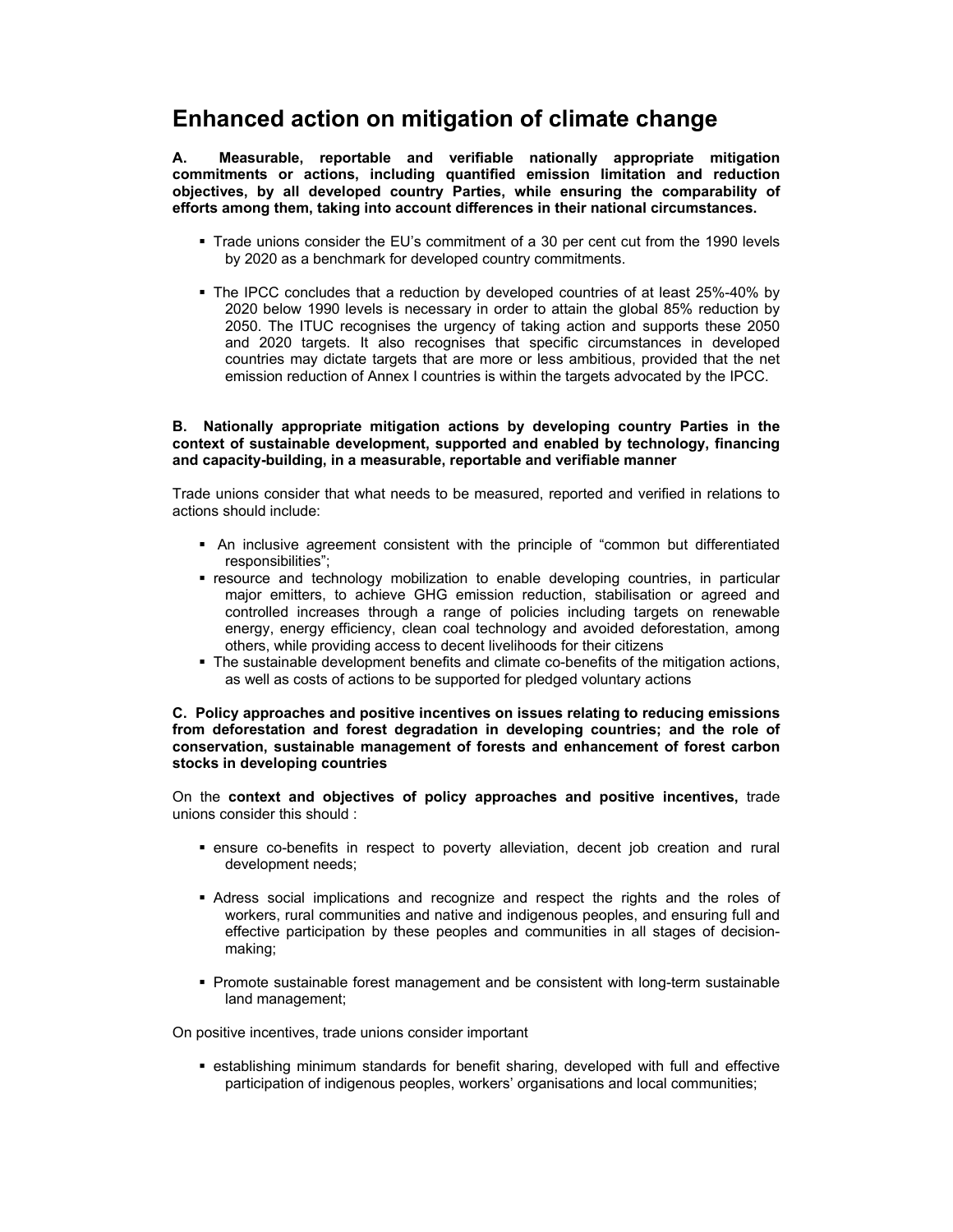#### **D. Cooperative sectoral approaches and sector-specific actions to enhance implementation of Article 4, paragraph 1 (c), of the Convention**

- On the objective of sectoral approaches and sector-specific actions, trade unions propose that such approaches and actions should:
- Be consistent with the principle of common but differentiated responsibilities and respective capabilities;
- **Prevent carbon leakage and address competitiveness concerns;**
- Ensure governance and decisions on emission reduction targets to be made by governmental authorities, with transparency in decisions regarding the best available technologies as well as the sectoral distribution of reduction efforts.

On the nature of cooperative sectoral approaches and sector-specific actions, trade unions propose:

- Focusing on enhancing the implementation of Article 4, paragraph 1 (c), of the Convention and promote the development, deployment, diffusion and transfer of technology and enhancing sectoral cooperative actions;
- **Being cautious about the risks of privatising climate change regulation, and diluting** national commitments in unregulated compromises by enterprises.

On specific cooperative sectoral approaches and sector-specific actions, trade unions support:

- Catalysing and encouraging sectoral cooperation and providing a means of recognizing the benefits of sector-specific actions;
- Setting clear guidelines for intra-sectoral transfer, and to avoid its use as framework for reducing companies's costs for a transferring machinery with no additionality.

#### **E. Various approaches, including opportunities for using markets, to enhance the costeffectiveness of, and to promote, mitigation actions, bearing in mind different circumstances of developed and developing countries**

On factors to be taken into account in the design of market-based mechanisms trade unions consider that:

- CDM has a key strategic role to play in eradicating poverty, and promoting genuinely sustainable development.
- The inclusion of social criteria and "broad societal values and norms" in the assessment and approval of CDM projects in developing countries is key.
- Co-benefits should include positive social outcomes such as amount of new jobs created, contribution to alleviating unemployment, and the number of people acquiring new skills. A further co-benefit should be the creation and improvement of consultation mechanisms in CDM host countries.

Trade unions propose that new approaches should enable:

- The assessment of labour market impacts and adopting transition measures; promoting labour-management initiatives for "greener" workplaces; and using labour policies to identify opportunities for green jobs, greening existing jobs, and phasing out unsustainable jobs;
- The analysis of consequences for the enterprises (including SMEs) from the sectors involved, including employment and competitiveness, as well as the establishment of sectoral dialogue mechanisms with the relevant social partners and identification of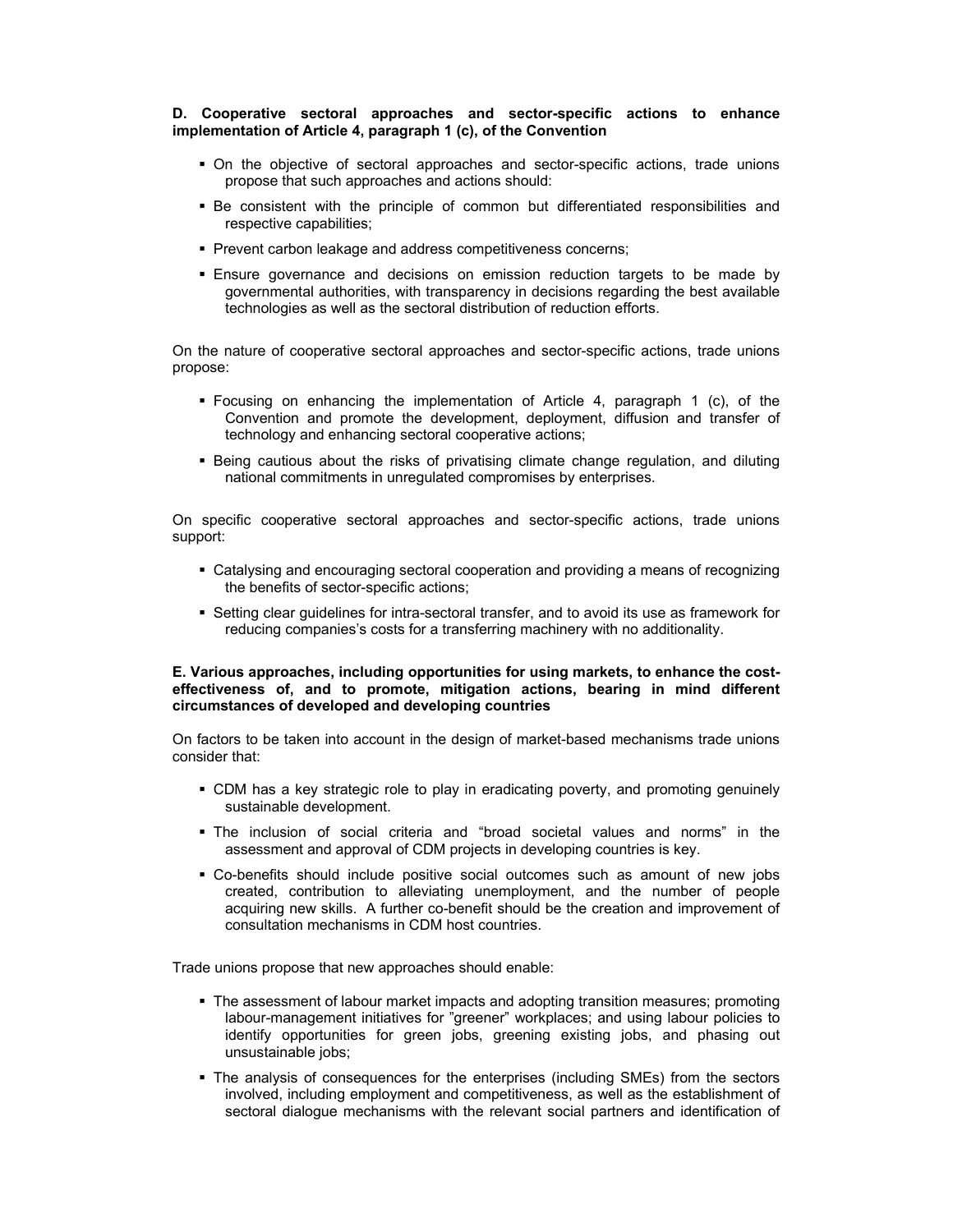protective measures.

#### **F. Economic and social consequences of response measures**

Trade unions consider that the Convention can play a role in facilitating analysis and gathering further information on the impacts of response measures and on successful approaches to economic diversification, and call for:

- a better analysis of the social and economic effects of mitigation measures. This would lead to an international methodology that will enable Parties and stakeholders to measure and analyse impacts of mitigation policies in jobs, income, competitiveness and poverty, as well as in other social, environmental and economic matters (ITUC);
- The identification of measures that can serve both GHG emission reduction efforts and priorities of developing countries, including development, employment creation or poverty eradication. The co-benefit approach aims at implementing such measures and thus should constitute an important pillar of development strategies in developing countries;
- A World Climate Change Fund (Green Fund) that would support efforts to adapt to the adverse effects of climate change and the impacts of response measures, in addition to other needs, should be established;

#### **G. Ways to strengthen the catalytic role of the Convention in encouraging multilateral bodies, the public and private sectors and civil society, building on synergies among activities and processes, as a means to support mitigation in a coherent and integrated manner**

 Trade unions consider that for the cost and negative impacts to be minimized, and for the benefits to materialize, environmental, economic and social policies and programmes need to be well informed, coherent, broadly supported and able to engage stakeholders. Dialogue will be essential also for dealing with the downside of reducing emissions of GHGs. Workers and employers should be assured that a green environment for society does not mean unemployment for them.

# **Enhanced action on adaptation**

#### **A. Adaptation planning and implementation**

- Trade unions consider that social dialogue is important in the plannin of adaptation strategies and as part of national and local delivery mechanisms.
- Synergies between decent work creation and adaptation policies must be explored, since the provision of a sustainable income reduces vulnerability.

On streamlining and scaling up financial support and technological support, trade unions consider that:

- Financial support should be directed at meeting the costs of adaptation, minimizing the adverse effects of climate change, R&D of new clean and renewable energy technologies for adaptation, climate science research, disaster response
- With regard to technological support, public–public partnerships for technology transfer in the utilities sector should be encouraged and financially supported. Public procurement contracts should include specifications for labour and environmental sustainability standards.

On knowledge sharing, trade unions note that:

**• Methodologies for translating climate information into social and economic benefits**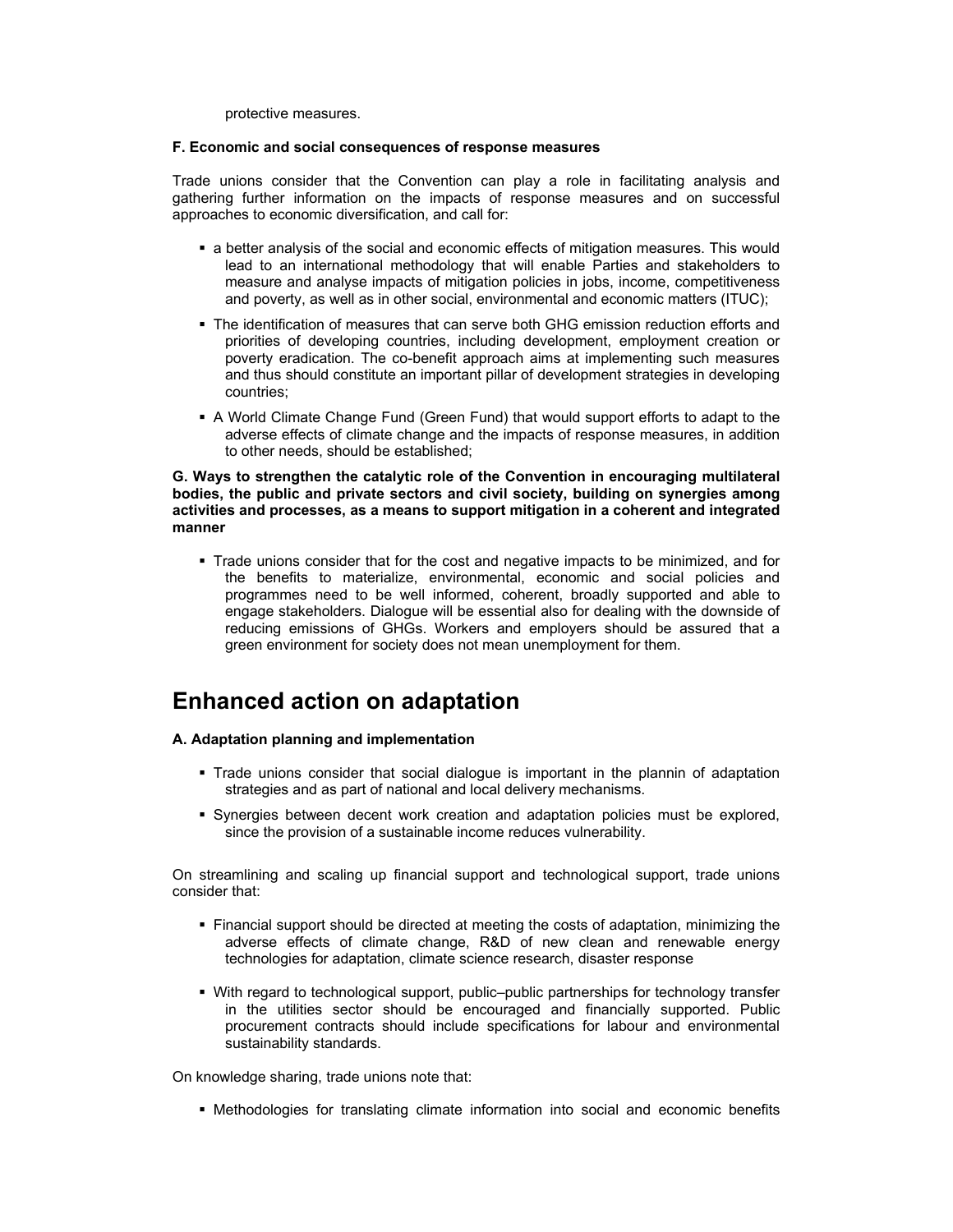need to be improved

 Workers' organisations, as well as other community-based organisations have a role to play in spreading information about adaptation strategies in communities.

#### **B. Risk management and risk reduction strategies**

Trade unions consider there is a need to promote a preventive approach to climate change in workplaces. Climate change and vulnerability to extreme weather events must be considered in all sectors and a pro-active adaptation strategy undertaken.

#### **D. Economic diversification to build resilience**

Trade unions propose that:

- Economic diversification policies should be organized within sectors, or new activities be proposed for workers in sectors at risk in other economic sectors
- Social dialogue with all stakeholders at all levels, including the community level needs to be undertaken in an institutionalized manner, in order to enhance the knowledge about communities' needs and views on diversification opportunities

### **Enhanced action on technology development and transfer to support action on mitigation and adaptation**

**A. Effective mechanisms and enhanced means for the removal of obstacles to, and provision of financial and other incentives for, scaling up of the development and transfer of technology to developing country Parties in order to promote access to affordable environmentally sound technologies.** 

Trade unions consider that in order to scale up the development and transfer of technologies under the Convention, mechanisms should:

- Be comprehensive to address all the stages of the technology development: R&D, demonstration, deployment, diffusion, capacity building and training the workforce.
- Scale up technological and financial resources, including public investment, to a sufficient magnitude. This could be set through a Green New Deal to create clean technologies and decent jobs.
- Creation of an international body to find and finance shared technological solutions.
- Global sectoral agreements for sectors such as transport could stimulate the adoption pf best available technologies and their dynamic development.

#### **B. Ways to accelerate deployment, diffusion and transfer of affordable environmentally sound technologies**

**Trade unions call for:** 

- Public research need to be strengthened as this as this is a key component of technology development.
- Education and training policies to secure the human resources needed in recipient countries.
- Development of training programmes for workers and entrepreneurs in recipient countries (developing or in transition) and to avoid a bottleneck effect due to the lack of trained workforce, as is currently happening in Europe in the renewable energy field.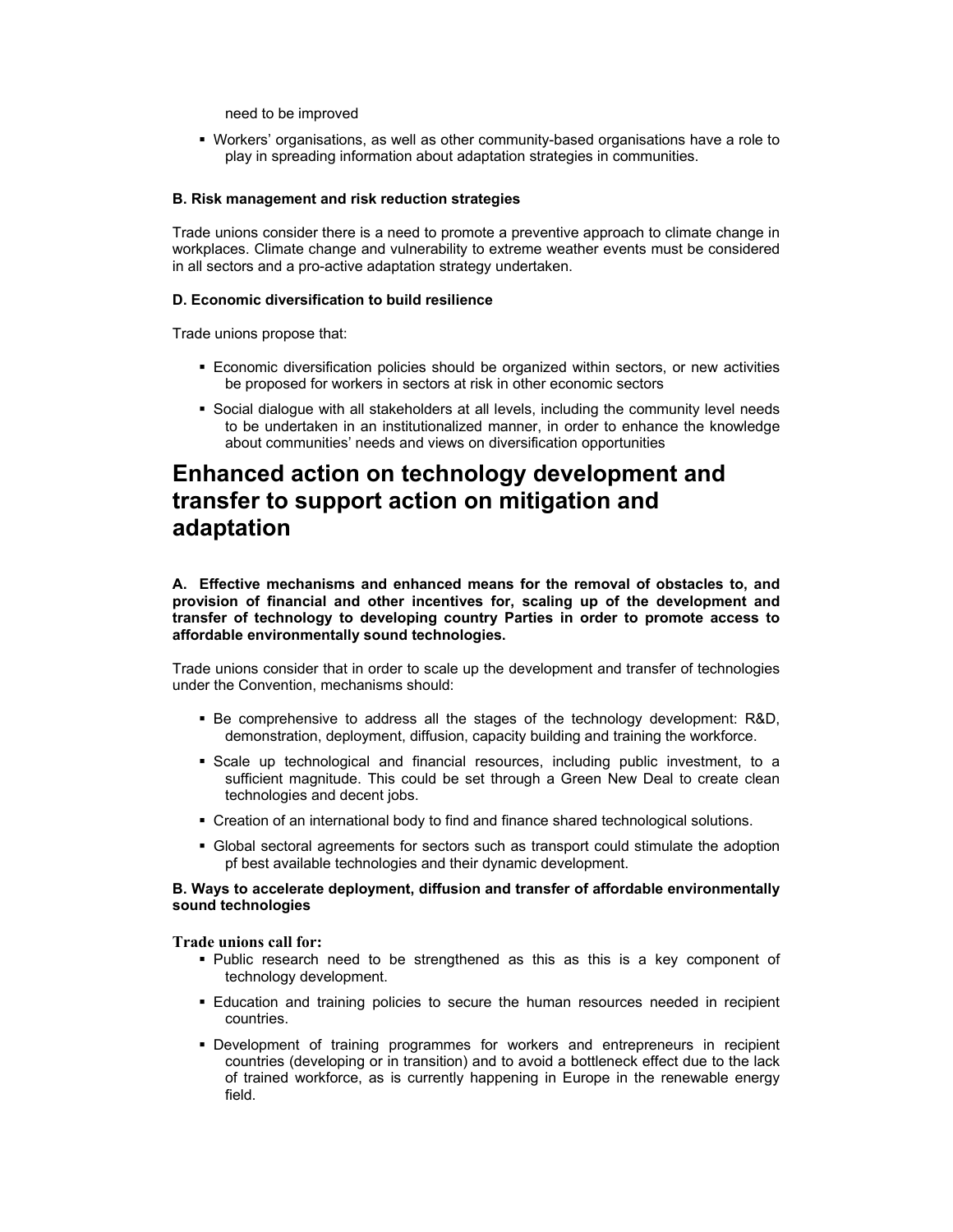#### **C. Cooperation on research and development of current, new and innovative technology, including win–win solutions.**

Trade unions consider important to:

- **Include funding for domestic research, development and innovation in developing** countries, as it is also a means for building local capacities and use local knowledge
- Develop a sustainable mix of energies, which will prioritize highly labour intensive and environmental friendly renewable energies.

# **Enhanced action on the provision of financial resources and investment to support action on mitigation and adaptation and technology cooperation.**

**A. Improved access to, disbursement of, and provision of new and additional resources including positive incentives to developing country Parties and mobilization of public- and private-sector funding and investment** 

On **characterizing the provision of new and additional resources,** trade unions propose that these be:

- **Adequate**. Financial flows should be sufficient in order to meet the challenges lying ahead for both mitigation and adaptation. As stated in the Bali Action Plan, financial flows should also be measurable, reportable and verifiable.
- **New and additional**. Future funding mechanisms should be distinct from existing ones. Climate change funding should not be seen as aid but rather as compensation.
- **Predictable.** Binding rules and targets for the financing of climate change should be set. Developed countries should provide **reliable, long term** funding to ensure that the adaptation can be properly integrated into national planning processes.
- Fair. Funding should be founded on principles of responsibility and capability. Contributions at **the national level should be based on the same principles of responsibility and capability through a redistributive fiscal system.**
- **Effective**. Mitigation funds should be based on objective criteria in order to ensure maximum emissions reduction and contribution to sustainable development. Adaptation funds must prioritize support for the most vulnerable.
- **Complete.** Funds should be made available to respond to the different aspects **of the transition to ensure it is just, including addressing social needs, and not exclusively environmental policies.**
- **Democratic.** Funds should be managed on the basis of the needs expressed by the recipient countries. **Financial flows need to be transparent and have to integrate civil society participation.** Funding flows, financial mechanisms and operating agencies **should remain under the direction of the United Nations Convention**.
- **Coherent.** Financial flows have to coherently account for a variety of different needs. Coherence is necessary at all levels: national and international responses, financial flows to tackle climate change, global financial flows and trade policies. Funds devoted to adaptation should be coordinated by disaster, development and climate change experts with the participation of civil society and unions.